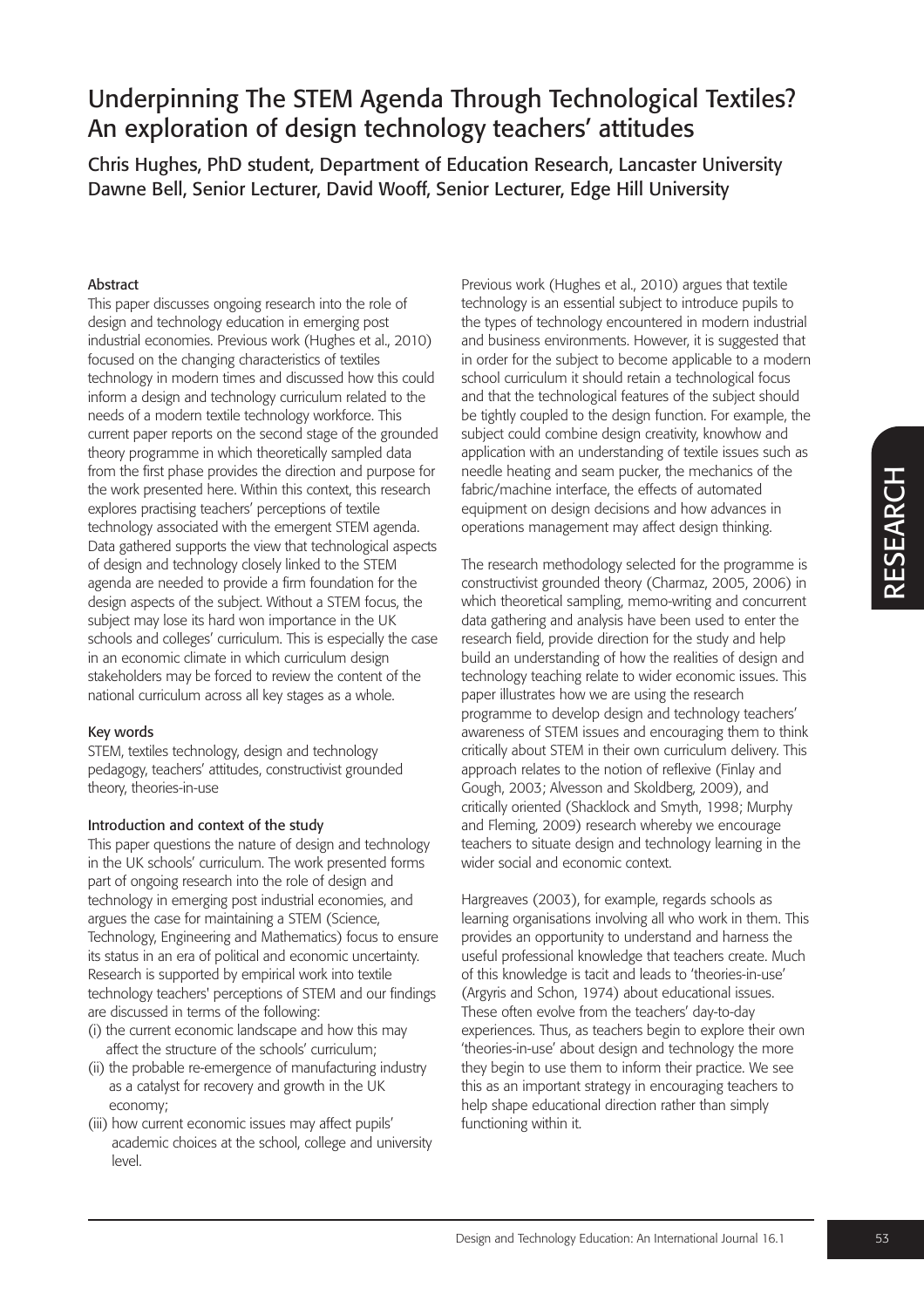### Design and technology and relationship to changing technological needs

This study has been carried out against a background of large scale economic cuts, resulting from the UK government's need to reduce an exceptionally high national deficit. This we believe will have consequences for design and technology education at all levels. As university fees increase it is envisaged that students will consider, much more than before, the career utility of the subjects they are studying. Furthermore, research (Independent Education, 2010) suggests that participation in higher education would fall by around 10% with a £5000 per year fee, but the fall could be as much as three times this figure if the fee increased to £7000.

Throughout the last decade, successive governments have continuously funded technologically significant subjects which contribute to the STEM agenda. Given that this focus will be passed on to stakeholders responsible for curricular developments it is likely that this in turn will affect student choice at both undergraduate and postgraduate levels. The growth of design and technology in the UK schools' curriculum has, in the main, been in response to such changing technological economic needs (Penfold, 1997). Since the early 1970s the subject has been in the vein of pedagogic and technological developments in fields such as pupil centred learning, creative thinking and matching pupils' capabilities to the essence of technological thinking (Davies, 2002) (Kimbell and Perry, 2001).

However, the rapid growth of the subject, from a predominantly hand-skills basis to one that now embraces the technological world in which we live, has led to contested views of the subject. In some educational circles there is the opinion that physics, chemistry and mathematics deserve a higher academic status than design and technology; opinion that has been explored by Lewis et al. (2007) and Barlex and Pitt (2000). This perspective is reinforced by universities who require applicants to have A Levels in science and mathematics in preference to technology for entrance onto technologically orientated courses. In so doing, these institutions privilege the epistemology of traditional scientific subjects over the skills, knowledge and understanding that design and technology provides. Providing empirical evidence to take issue with this line of argument is one purpose of this study. In particular, we seek to explore teachers' understanding of the relationships between design and technology pedagogy and STEM and how these understandings provide a critical forum to empower teachers in arguing a case for their own subject' place within an ever increasingly complex and crowded curriculum.

Our argument begins with the notion that design and technology will invariably be in a state of flux as it endeavours to keep up to date with technological and design advances in society. This is markedly different to many other subjects such as mathematics and, to a certain degree, science where subject content may not have significantly changed for a number of years. In relation to Bernstein's (1971) contested view of the curriculum, subjects such as design and technology may therefore be seen as being loosely classified and framed. For Bernstein, the schools' curriculum has been dominated by highly defined subjects with highly articulated programmes of study e.g. mathematics. He argues that status in the schools' curriculum derives from subjects having well defined and classified bodies of knowledge which largely remain consistent over time.

Design and technology has difficulty in conforming to such 'tight' criteria because of the need to embrace changes in technological development. This may help explain why design and technology teachers often have to justify its importance in their schools' curriculum when compared with the more strongly framed and classified subjects that tend to dominate educational curriculum thinking and school league tables. With this argument in mind our interest in the role and purpose of design and technology in post industrial economies has been stimulated by the need to maintain design and technology's high status as a school curriculum subject, especially in an era of potential economically driven change.

### STEM implications for design and technology

There are a number of commentators that support the view that STEM should underpin aspects of design and technology UK schools' curriculum (for a concise and relevant overview see Barlex 2009) and regard design and technology as a primary contributor to the UK STEM agenda. In addition the Design and Technology Association (http://www.data.org.uk), have discussed the relevance of design and technology for the 21st century in providing practitioners who are expert in utilising STEM applications in high quality design and manufacturing applications. Furthermore, through design and technology young people can continue to study technological subjects which relate to the needs of a contemporary work force and experience the way in which STEM operates in the world outside school (www.schoolsscience.co.uk).

The focus for Design and Technology is on project-led work in relevant, real life contexts which stimulates creativity and problem solving. It fosters the ability to make decisions, plan a course of action and carry it out working as an individual and as a member of a team to tackle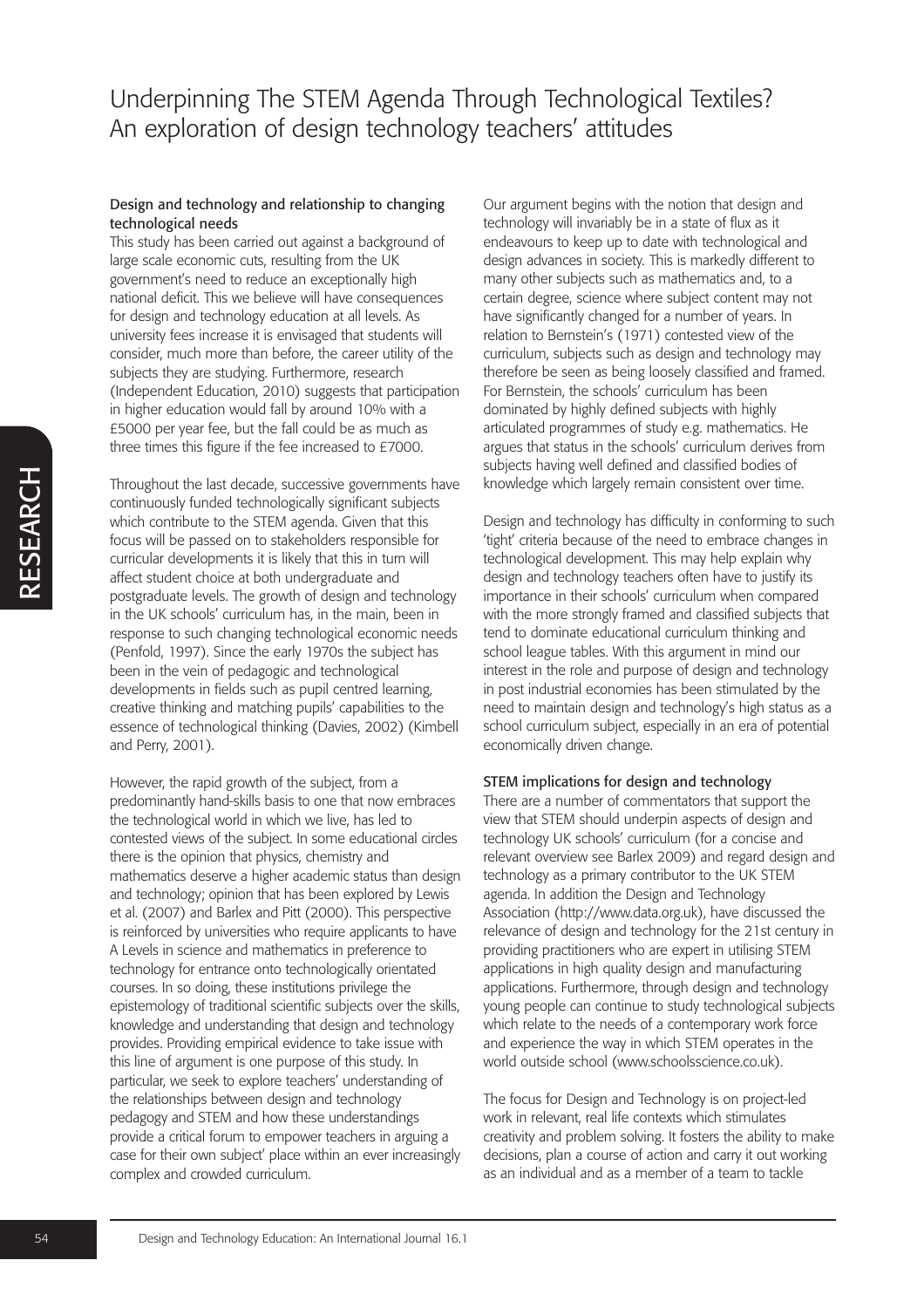technological problems. Young people can use learning from across the curriculum to enhance this decisionmaking and at the same time improve their understanding of other subjects. In his work Barlex (2007) advocates that to maintain its influence, design and technology will have to demonstrate the effective use of science and mathematics within teaching and learning of design and technology itself.

## Textile technology and design and technology

Initial research focused on textile technology and its relationship to the STEM agenda because of the significance textile technologies have had on the economic, social and industrial structure of the UK. Industry has had to change due to STEM driven market forces especially in the context of changes in niche marketing (Parrish et al., 2006; Hines and Bruce, 2007), increased globalisation (Tyler, 2003; Kaur and Gale, 2004), product and process innovations (Forza and Vinelli,1997; Catling and Rothwell, 2002; Abernathy et al., 1999) and changing workforce needs (Lowson et al., 2002; Tyler, 1989).

Central to these changes have been rapid advances in the use of microprocessor technologies, in particular Computer Aided Design (CAD) and Computer Aided Manufacturing (CAM), in all areas of the textile industry. Clothing machine manufacturers, for example, have introduced a number of innovations including tension free stitching with little or no intervention from the operator, new and improved fabric feeding and machines that operate with various degrees of automation (Hughes and Hines 1993); Cooklin et al., 2006; McLoughlin and Hayes, 2008; Collier,1990).

With increased automation there is a need for textile technologists, whether involved with design or product 'make up', to predict and understand how fabrics will behave, cut and sew during operations with little or no operator intervention. It is, therefore, important for all textile practitioners to understand such technologies in both design and manufacture and this has implications for education and curriculum design.

## Grounded theory methodology

Constructivist grounded theory methodology was selected because its concurrent data gathering and analysis approach allows outcomes from each phase of the programme to set the purpose and direction of subsequent phases. Thus, this research has been informed by findings from previous work and its relationship to modern industrial design practices (Hughes et al., 2010).

Central to the methodology is the constant comparison of conceptual insights that emerge, both within and between data, during analysis, and where theoretical sampling takes place concurrently with data analysis as data understanding becomes apparent. Data can be selectively collected and the properties identified as analysis unfolds. The theoretical sampling procedure for this research follows the following strategy:

- generation of analytical concepts within the data;
- constantly comparing concepts to examine links between data sets;
- generating theoretical constructs that describe and characterise elements of the data;
- constructing explanations that help describe the work under investigation.

Theoretical sampling helped keep data gathering and analysis closely related to the realities of design and technology teaching and learning (Pandit, 1996; Elliot and Lazenbatt, 2005) adding validity and reliability to the research outcomes (Cresswell 1998; Seale 2003).

In its original form (Glasser and Strauss,1967), grounded theory emphasised concept generation from data without recourse to prior theoretical knowledge i.e. primarily using an inductive methodology. Charmaz (2006) advocates an abductive methodology which combines both inductive and deductive theory generating procedures. When doing so, theoretical frameworks derived from literature and other sources can be used to orientate research design and analysis, and can sensitise the researcher to issues within the data set. Strauss and Corbin (1998) and Corbin and Strauss (2008), discuss how theory can be part of a pragmatic and structured approach to theory building whereby the researcher is encouraged to mix grounded theory with other methodologies and apply existing insights and experiences to the subject matter. Charmaz (2006) describes how theoretical concepts are constructed, rather than being 'discovered', and how the researcher's biography and reflexive relationship to data will influence research outcomes. Data for this element of the work has been generated from the following sources: • semi-structured interviews;

- teacher focus group dialogue;
- email conversations.

Respondents were chosen for their abilities to provide rich (Geertz 1973) and varied accounts of the design and technology experiences and how these relate to STEM. Analysis focused on how theoretical aspects of the study relate to what is happening in practice and represent some of the complexities found in the schools' environment.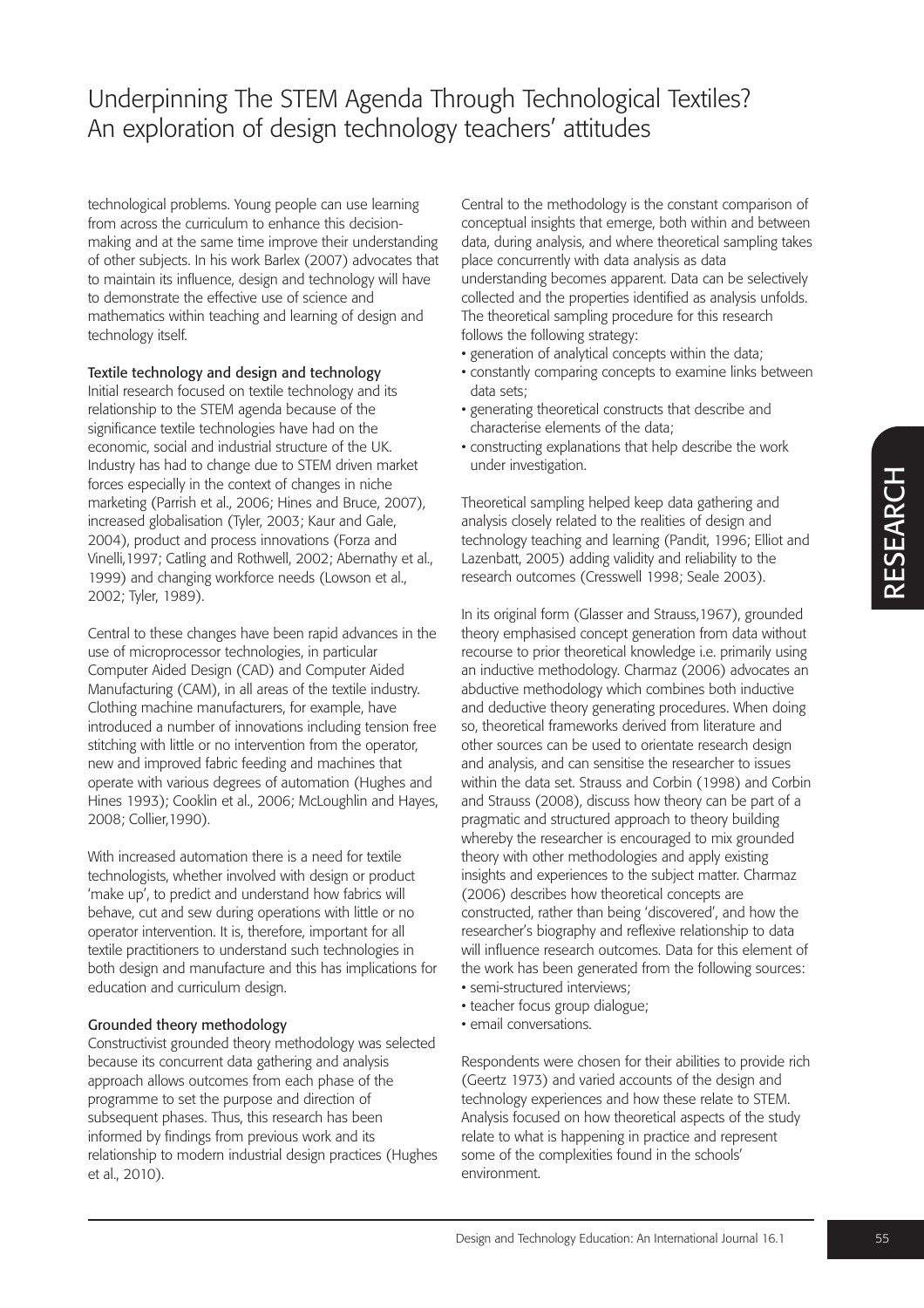#### Data gathering and analysis

Face to face interviews were carried out with eight practising teachers. The key questions focused on the respondents:

- perspectives of STEM in relation to their textile technology teaching;
- engagement with the research and how this has informed practice (in relation to STEM).

In addition, two focus group sessions gained collective dialogue about the teachers' experience. All teachers in the sample (n=8) took part in focus group work. Kitzinger (1995) sees this number of teachers to be an ideal number for effective focus group discussions and outcomes. The aim was to study the processes whereby meaning was collectively constructed within the group (Bryman 2004). Particular attention was paid to how respondents engaged with elements of dialogue and which opinions seemed to be common amongst the participants.

During the sessions, participants were encouraged to talk to one another, exchange anecdotes, comment on each other's point of view and to discuss issues which were important to them. Prior to each session the aims of the work were explained. Participants were assured that all dialogue would remain confidential and that their identities would remain anonymous.

Ethical practices described by BERA (2004) were followed during interviewing. These include the rights of respondents to refuse any materials to be published in this paper if they thought necessary and that anonymity of institutions and people would be observed. As such, names of respondents and workplaces have been changed.

#### Selected findings

Four vignettes, built up from elements of research data, have been selected to present aspects of the findings as a whole. The vignettes briefly describe the biographical background of each respondent, their experiences and their perceptions of and use of STEM applications in their school settings.

#### *Vignette 1: Anne (A teacher of electronics and textiles based in an 11-18 Specialist Science College in North West of England)*

Anne has just embarked upon her fourth year of teaching and has been involved in the organisation and delivery of the school's STEM club since taking up her post as a newly qualified teacher. Anne studied for a first degree in surface textiles. During her PGCE year, she developed some electronics expertise and is now able to confidently teach

the subject up to Key Stage 4. Anne has developed a number of textile projects which incorporate basic electronics and smart materials.

During interviewing, Anne commented that she "was very keen on STEM work...[and]...saw it as a challenge...I feel that the electronics work I do really gets the pupils thinking about some aspects of technology...I feel that combining some of my electronic knowledge with the textiles I do helps the children think about design in much more broader ways."

The STEM club runs after school one evening a week and is open to all pupils at Key Stage 3. The club had fourteen members at the time the interview took place, and is staffed by teachers from the science and design and technology disciplines; a strategy which Anne believes "...allows both departments to work together."

During both face-to-face interviewing and her contribution to the focus group discussions, Anne stressed the importance of underpinning her work with STEM applications. She described a mini project she was doing with the pupils in the STEM club in which she "...used electronics and created 'wearable' electronic garments."

She also commented that her science colleague was "...excited about this application of electronics..."

Anne sees clear links between textiles and STEM. For Anne, textiles is "...one of the best areas of design and technology to cover STEM...through any textile lesson you can teach the children all about sizes, measurements and marking out...and then there's the science behind the materials you use."

### *Vignette 2: Susan (Head of Department of an 11-16 secondary school with Technology College Status in Lancashire, UK)*

Susan participated in the previous study (Hughes et al., 2010) and has been working to incorporate STEM into her lessons. She has a 'self-taught' knowledge of textiles and is very keen to develop and deliver technological textiles in the school she is working at.

Susan joined the school eight years ago straight from teacher training college. She had previously worked in industry. Susan's degree focused on resistant materials and product design and, by her own admission, a ..."very small amount of textiles..." Susan has worked hard over the last few years to update her "...knowledge in the textile technology area and has been on a small number courses..." but most of the work has been "...self taught."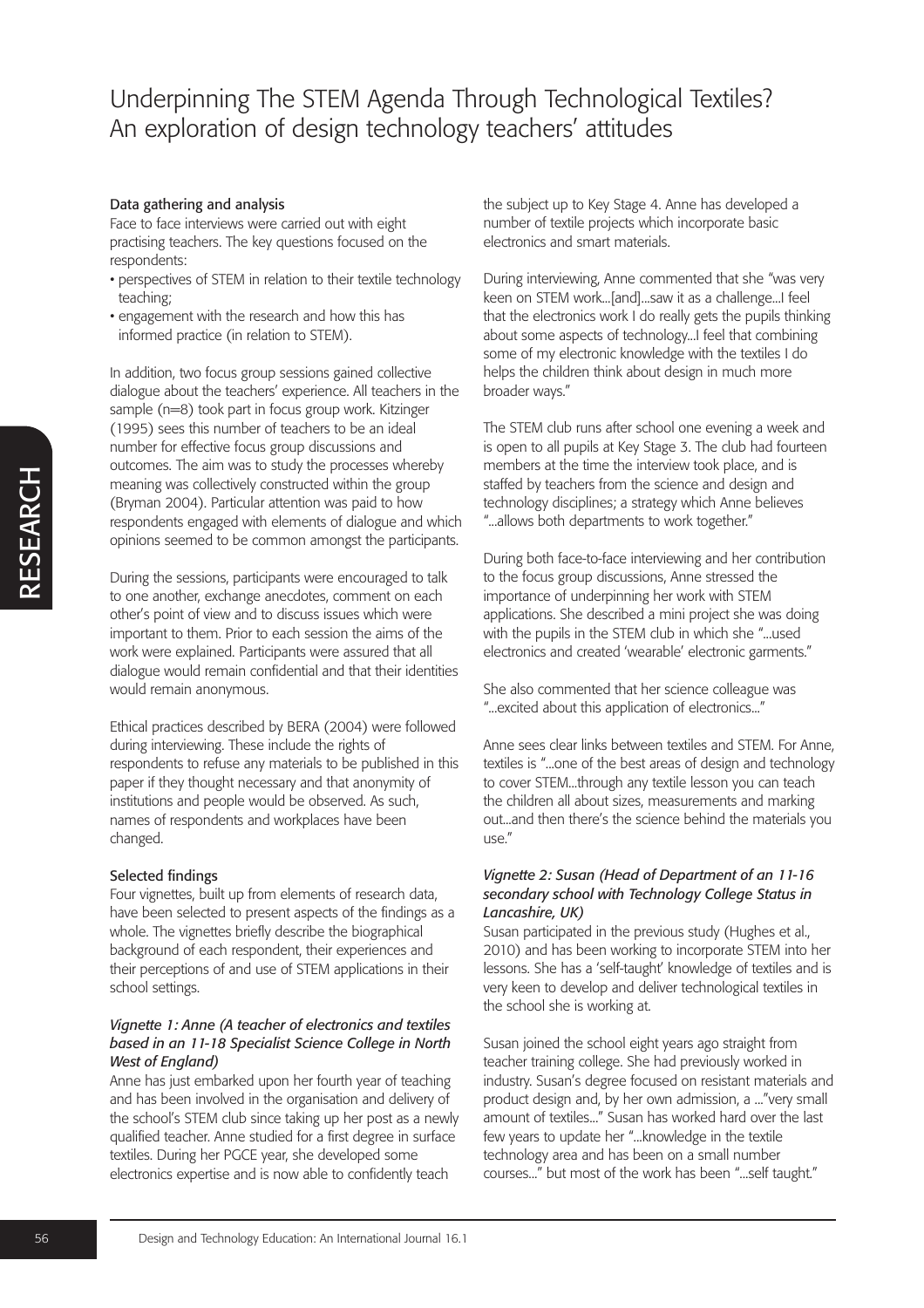Three years ago, the most experienced textile teacher in the school retired. This teacher had spent a number of years building up a "...very strong textile base..." and during this time had gained good results in the area. The textile classes being run at the time were three GCSE (AQA) groups and an A Level group.

At this point in time, it became evident to Susan that her limited knowledge of the area combined with a strategic need to rationalise some of courses within the school "...forced her to make the textiles course more art focused..." The textiles courses within the school are now shared between the Art and, Design and Technology Departments. The topics taught have moved away from "...the more technical aspects of the subject...for example automatic sewing machining and fabric testing...to projects which include more [textile] embellishing..."

As part of the previous research phase, Susan discussed that one of the problems is that she "...struggles to find courses that will stretch her knowledge in modern, industrially based textile technical aspects...There are a lot of art based courses on offer...[but] not a lot on construction...I have a good range of equipment to teach textiles with...programmable sewing machines, heat presses and CAD equipment...but I could do with more knowledge and experience in this area...I have also been developing my own knowledge in smart and other material areas...I work in an area which has lots of good industrial examples of up to date processes...in the past I've been on visits to factories making carbon fibre weaving and one making kevlar bullet proof jackets for the army and police."

Through her participation with this study Susan has become aware of the need to update her knowledge in certain aspects of textiles, especially how it might relate to STEM. To help her update her knowledge of the area she attended a workshop on technological textiles at the '2010 North West Design and Technology festival' held at Daresbury laboratories, Warrington. Susan comments that her "...competence and confidence in relating STEM applications to her textile work increased after the workshop."

### *Vignette 3: Holly (Textile teacher at an 11-16 school in Greater Manchester)*

In this vignette, in which some of the work has also been previously reported (Hughes, Bell and Wooff 2010), we explore the case where textiles teaching has recently moved from a design and technology department to an art department.

Holly has taught apparel oriented textiles for eight years having completed a textile technology degree and a PGCE in design and technology education. However, due to economic and resource issues at her school the decision was made to move her textile course into the Art Department.

Due to a lack of resources, Holly found it more and more difficult to cover the examination specification to the required depth. She had no CAD/CAM textile facilities in the school and there was no money available to buy such equipment, she commented that "...now or in the future. This would have had an effect on my results... and I was not really prepared to let this carry on. This limits what I can do and leads to lots of work which moves away from the sort of technical work I wanted to do."

The move to art was a "...mutual decision..." between herself and "...the Art Department..." She went on to comment that "...the Head of Art was excited about the move because the results would go up [in art] because instead of just doing pattern applications...the pupils can make what they design into a product."

This was disappointing because in the previous study (see Hughes, Bell and Wooff 2010) both Holly and the Head of Art were excited about the possibilities open to them through collaboration. However Holly was keen to point out that this scheme, based upon a multi-cultural project previously undertaken with Creative Partnerships, was their first joint project and she hopes to be able to deliver more skill based textiles next year.

Holly reports that during lessons pupils were given stimulus material and encouraged to design. Pupils were shown how to replicate their design to create a 'pattern' and whilst not all pupils did so, they were introduced to the concept of half drop repeat patterns (similar to those used in printmaking and by wallpaper designers). "If we had the equipment and a little more time it would have been interesting to assemble a garment or item using other textiles based skills. I would hope to be able to build this into the next project."

From the studies included in this paper Holly was the least confident about her contribution to STEM. Her work has clear links to maths and whilst the connections were not always explicitly made to pupils it is worth noting that with support, and some cross-curricular work with colleagues, this project has potential to reach a large number of pupils during lessons unlike those activities accessible only to pupils engaging in STEM clubs.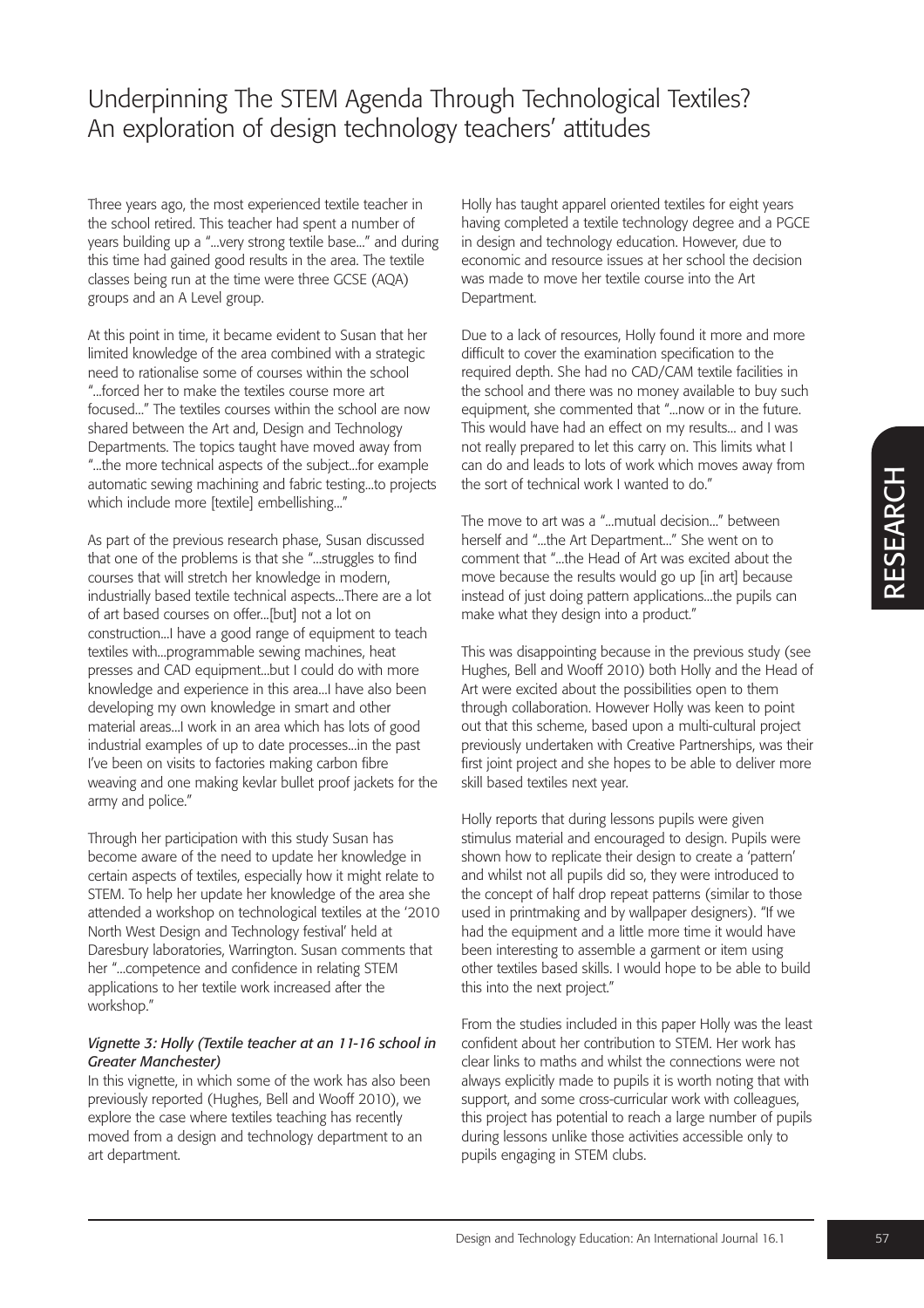#### *Vignette 4: Claire (Recently qualified teacher in an 11- 16 secondary school in Liverpool)*

Claire qualified as KS2/3 teacher and has skills in all areas of design and technology. She is currently in her third year of teaching and specialises in teaching food and textiles technology. At school she also helps run the school's STEM club with two other members of staff: one from the mathematics department and the other from science.

The club has been designed for Year 9 Gifted and Able (G&A) pupils, and runs during one lunch time and sometimes an evening each week. Claire explained that "...staff involved are keen to expand the club and have plans to take pupils to Europe on an educational visit."

"A main aim of the club is to introduce to the pupils to projects which involve exploring smart materials and conducting experiments with them..." Claire explains "I came across the materials when I trained to teach and they are expensive but working with small numbers the club enables us to undertake these types of projects".

Work with smart materials included exploring the properties of smart fabrics, conductive threads, thermo and photo-chromatic pigments where "...pupils explored the properties and scientific principles behind the fabrics and threads..." and encouraged to comment on STEM principles such as "...the changes and reactions to the materials when being used, making notes on benefits and disadvantages...before considering useful applications for the technologies." Claire also comments that "sometimes it's hard to get a project that involves all elements of STEM."

#### Discussion and conclusion

This paper has discussed the importance of maintaining a strong STEM focus in design and technology teaching and learning for two reasons. Firstly, the need to relate many aspects of design activity to the technological, scientific and mathematical principles that affect the way products are to be made and how they will perform in service. Secondly, the need to consider the perceptions pupils and students may have of the utility of the subject in an era of economically driven change and the effect this may have on work and higher educational choices.

We argue that design and technology's ability to adapt to changes in technological and economic circumstances has been an underlying feature of the subject's role in the UK schools' curriculum over the last forty years.

A further indicator of the importance of the subject in the curriculum is its ability to relate pupils' creative capabilities to many scientific and mathematical principles they encounter in other subject areas. Designers, for example, need to consider factors such as the way the product will be made, how design decisions will affect environmental issues and how cost implications may place constraints on the materials and processes used. Such decisions invariably involve a consideration of a range of engineering, scientific and mathematical factors that underpin these aspects of design. Using textile technology we have discussed some of these issues e.g. how material properties may affect the efficiency of garment make-up and the economic justification of using computer controlled equipment in the production process. Such insights can be transferred to other design and technology areas.

Our study highlights pockets of work being undertaken in a number of schools to address the STEM agenda and emphasise how textile technology is an effective subject to do so. However, it is also evident through our examination that within the textiles area that STEM project work sometimes occurs as a result of the extra work individual teachers do rather than curricular planning.

We have also illuminated how teacher engagement with our research has helped them question their own 'theories-in-use' about STEM issues and how critical engagement with STEM dialogue may empower teachers to become agents of change in this area. Evidence also indicates that the STEM/design and technology relationship is more likely to flourish where support from external agencies is available. This has been illustrated by STEM club funding and schools seeking to secure technology college status. However, even when funding support exists, it seems evident that success in STEM application is often attributable to the dedication, motivation and hard work of individual teachers involved, and who frequently give up their own time in addition to their timetabled working week.

The vignette discussions represent only a small sample of work currently being undertaken by teachers in schools across the North West of England. The four vignettes focus on textiles as a vehicle to deliver the STEM agenda, and it is acknowledged that there are many other excellent examples of this work in other areas of design and technology education.

One finding from this study is that whilst there is evidence of 'good practice' in many schools, teachers tend to be unsure, that they are actually addressing the STEM agenda. This suggests that, irrespective of the discipline or curriculum area within which to deliver STEM learning, its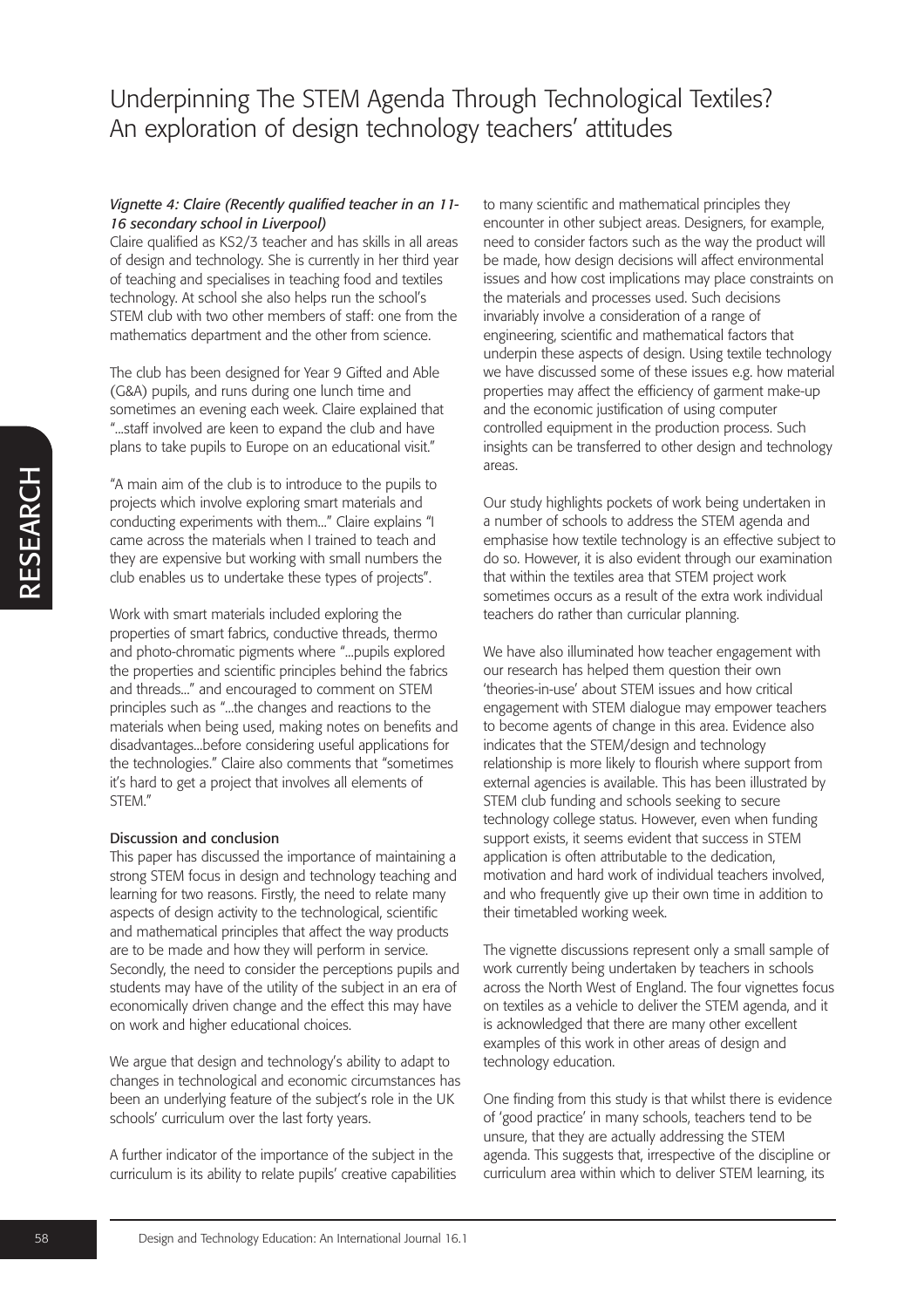purpose is the most important. With this respect, feedback from the focus group discussions suggest there is need for greater guidance of what STEM entails and how STEM principles could be more transparently incorporated into lessons. The best examples of reported STEM projects were through the extra-curricular activities put on by individual teachers.

If the potential benefits of the STEM agenda are to be realised then this is an issue which should be addressed. Staff, such as Holly, must be encouraged to recognise their contribution to STEM, and others given training and the confidence to recognise and draw out all potential links to address the STEM agenda.

Whilst the authors recognise the limitations of these findings, in terms of research duration, scale and sample size, there is emerging evidence that the delivery of the STEM agenda through other curriculum areas is viable and requires significant exploration. Drawing any firm conclusions from such a small sample is difficult, but the findings presented suggest that STEM teaching and learning should permeate through all curriculum areas in the form of a National STEM Strategy.

In this context further work, in the form of a constructivist grounded theory programme, will now begin to explore design and technology teachers' understanding and application of STEM in a broader curriculum context. A focus of this work will be on how design and technology can be of value to the STEM agenda through crosscurricular applications, developing skills for life and enhancing technological problem solving within the National Curriculum. A prime aim is to provide research to support the pro design and technology STEM argument through case study evidence of good cross-curricular STEM practice.

### References

Abernathy, F.H. Dunlop, J.T. Hammond, J.H. and Weil, D. (1999) *Lean retailing and transformation of manufacturing – Lessons from the apparel and textiles industries*, Oxford University Press.

Alvesson, M. and Skoldberg, K. (2009) *Reflexive Methodology: New Vistas for Qualitative Research* (2nd ed.), Sage.

Argyris, C. and Schon, D. (1974) *Theory in practice: Increasing professional effectiveness*, San Francisco: Jossey Bass.

Barlex, D. and Pitt (2000) *Interaction: The relationship between science and design and technology in the secondary school curriculum*, London, Engineering Council.

Barlex, D. (2007) *Capitalising on the utility embedded in design and technology activity: An exploration of crosscurricular links*, DATA Education and Research Conference, Wolverhampton.

Barlex, D. (2009) *The STEM Programme in England – help or hindrance for design & technology education,* PATT-22 Conference, Delft, Netherlands.

BERA (2004) *Revised Ethical Guidelines for Educational Research*, www.bera.ac.uk/files/guidelines.

Bernstein, B. (1971) *On the Classification and Framing of Educational Knowledge* in M.Young (ed) Knowledge and Control London: Collier-MacMillan.

Bryman, A. (2004) *Social Research Methods*, 2nd edition, Oxford University Press.

Catling, H. and Rothwell, R. (2002) Automation in textile machinery, *Research Policy*, 6, 2, 164-176.

Charmaz, K. (2005) *Grounded Theory: Methods for the 21st Century*, Sage Publications, London.

Charmaz, K. (2006) *Constructing Grounded Theory: A practical guide through qualitative analysis*, Sage, London.

Collier, B.J. (1990) CAD/CAM in the Textile and Apparel Industry, *Clothing and Textiles Research Journal*, 8, 3, 7-13.

Cooklin, G. Hayes, S. and McLoughlin, J. (2006) *Introduction to Clothing Manufacture* 2nd ed., Blackwell.

Corbin, J. and Strauss, A. (2008) *Basics of Qualitative Research: Techniques and Procedures for Developing Grounded Theory* 3rd ed., Sage.

Cresswell, J.W. (1998) *Qualitative inquiry and research design: choosing amongst five traditions*, Thousand Oaks CA: Sage Publications.

Davies, D. (2002) Paradigm? What paradigm The Journal of Design and Technology Education Vol. 17, 3,157-164.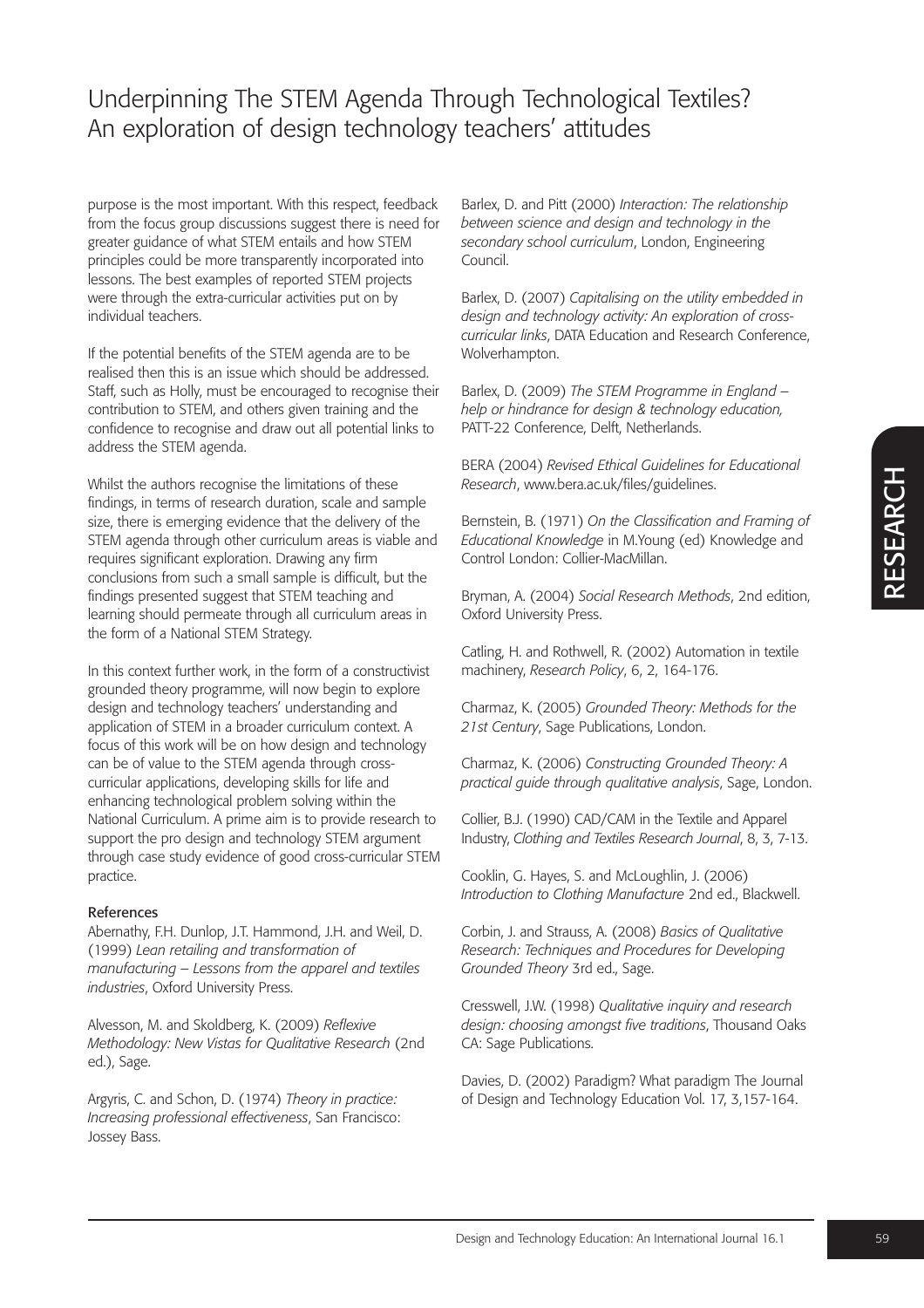Elliot, N. and Lazenbatt, A. (2005) Methodological issues in nursing research studies, *Australian Journal of Advanced Nursing*, 22, 3, 48-52.

Finlay, L. and Gough, B. (2003) *Reflexivity: A Practical Guide for Researchers in Health and Social Sciences*, Blackwell.

Forza, C. and Vinelli, A. (1997) Quick response in the textile-apparel industry and the support of information techniques, *Integrated Manufacturing Systems*, 8, 3, 125- 136.

Geertz, C. (1973) Thick Description: *Toward an Interpretation Theory of Culture in The Interpretation of Cultures: Selected Essays*, New York, Basics Books Inc.

Glasser, B.G. and Strauss, A. (1967) *The discovery of grounded theory: strategies for qualitative research*, Chicago Aldine Publishing Co.

Hargreaves, A. (2003) *Teaching in the Knowledge Society: Education in the Age of Insecurity*, Teachers College Press.

Hines, T. and Bruce, M. (2007) (eds) *Fashion marketing: contemporary issues* 2nd ed. Elsevier Butterworth-Heinemann.

Hughes, C. Bell, D. and Wooff. (2010) *Sustaining the essence of design and technology: the case for textile technology,* the Design and Technology Association Education and International Conference, Keele University, UK.

Hughes, C. and Hines, T. (1993) Technology and Innovation for the 21st Century in Fashion Design, *International Conference in Fashion Design*, University of Industrial Arts, Helsinki, 307-317.

Independent Education 21st June 2010 www.independent.co.uk/news/education accessed 10th August 2010.

Kaur, J. and Gale, C. (2004) *Fashion and Textiles: an overview*, BERG.

Kimbell, R. and Perry, D. (2001) *Design and technology in the knowledge based economy*, London: Engineering Council.

Kitzenger, J. (1995) Qualitative Research: introducing focus groups, *British Medical Journal*, Vol. 311, pp 299- 302.

Lewis, T. Barlex, D. Chapman, C. and Christer, K. (2007) Investigating interaction between science and design and technology ( $D \& T$ ) in the secondary school – a case study approach, *Research in Science and Technological Education*, 25, 1, 37-58.

Lowson, R. Hunter, A. and King, R.E. (2002) *The textile/clothing pipeline and quick response management*, Woodhead Publishing Ltd.

McLoughlin, J. and Hayes, S. (2008) An Analysis on the Relationship between Sewing Parameters and Fabric Parameters and the Impact on Seam Quality (part 1), 86th *Textile Institution World Conference*, Hong Kong.

Murphy, M. and Fleming, T. (2009) *Habermas, Critical Theory and Education*, Routledge.

Pandit, N. (1996) The Creation of Theory: A Recent Application of the Grounded Theory Method, *The Qualitative Report*, 2, 4.

Parrish, E.D. Cassill. N.L. and Oxenham, W. (2006) Niche market strategy in the textile and apparel industry, *Journal of Fashion Marketing and Management*, 7, 3, 231-234.

Penfold, J. (1997) *From handicraft to craft design and technology*, Studies in Design Education, Craft and Technology, Vol. 20, no1, 34-47.

Roberts, G. (2002) SET for success: *The supply of people with science, technology, engineering and mathematics skills*, HMSO, London.

Sainsbury (2007) *The Race to the Top: A review of Government's Science and Innovation Policies*, HMSO, London.

Seale, C. (2003) Quality in qualitative research in Y.S Lincoln and N.K.Denzin (eds) *Turning points in qualitative research*, Walnut Creek, CA: Altamira Press.

Shacklock, G. and Smyth, J. (eds) (1998) *Being Reflexive in Critical Educational and Social Research*, Routledge Falmer.

Strauss, A. and Corbin, J. (1998) *Basics of Qualitative Research: Techniques and Procedures for Developing Grounded Theory 2nd ed*., Sage Publications: London.